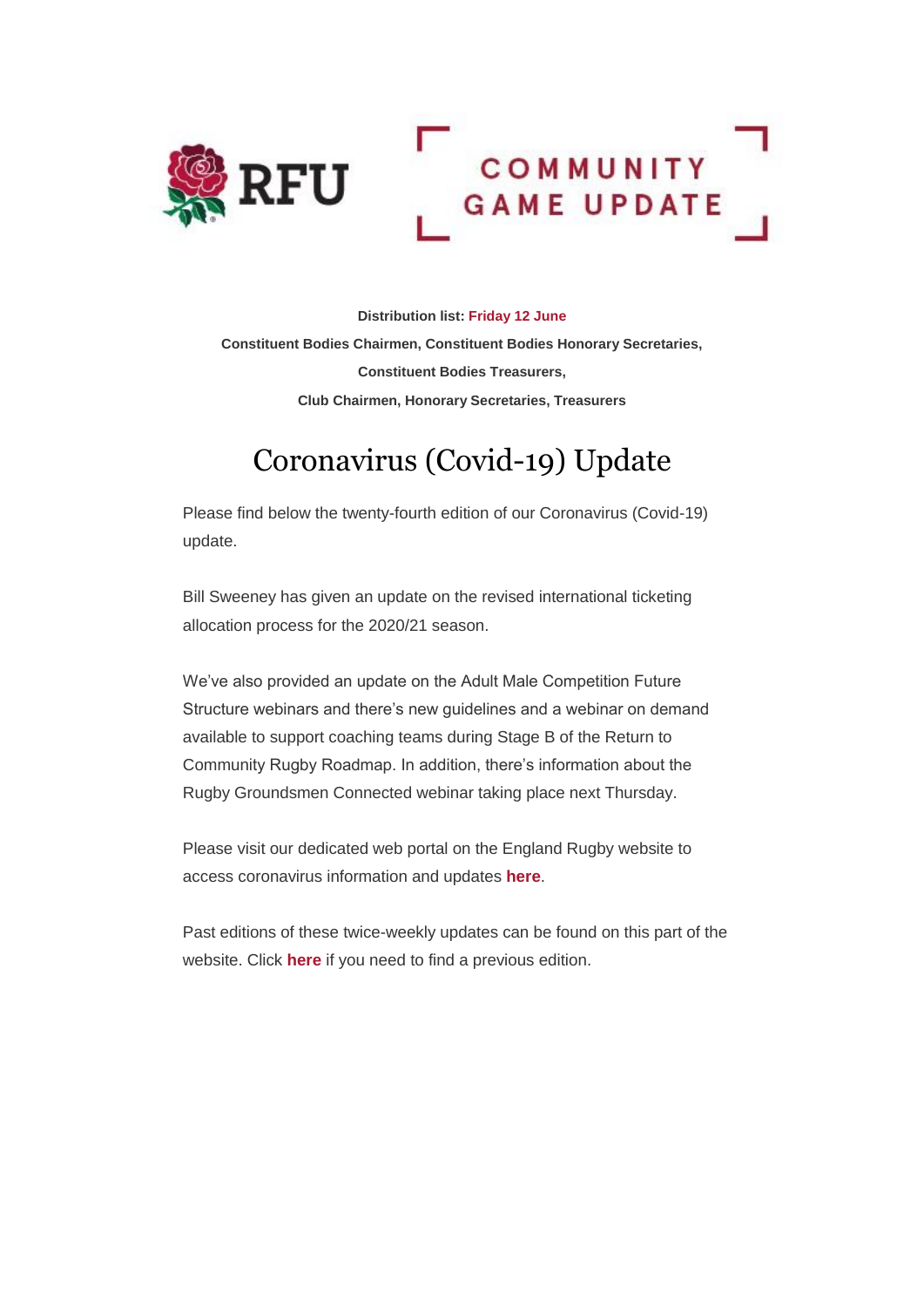

## RFU headlines

## Message from Bill Sweeney regarding International ticket allocations process for the 2020/21 season

Bill Sweeney has today written to the game outlining the impact on Twickenham Stadium's capacity when social distancing guidelines are implemented. As there is likely to be a dramatic reduction in the number of tickets available for each game, the RFU Council has taken the decision to introduce changes to the international ticket allocation process for the 2020/21 season. Click below to read the letter.

**[Read Letter](http://links.emails.rfumail.com/ctt?ms=OTY0ODUxNAS2&kn=22&r=MTY5NjUyMTU4MDAzS0&b=0&j=MTUzMTgzNjY0OAS2&mt=1&rt=0)**

# Other important updates

Adult Male Future Competition Structure – last call to participate in online consultations, plus webinars on demand

We've received some great input into the online Adult Male Future Competition Structure consultation sessions that ran over the last week or so. This virtual process allows players and clubs to ask questions and enter a facilitated discussion forum. The final three sessions take place next week so if you want to provide feedback to ensure a future structure that meets the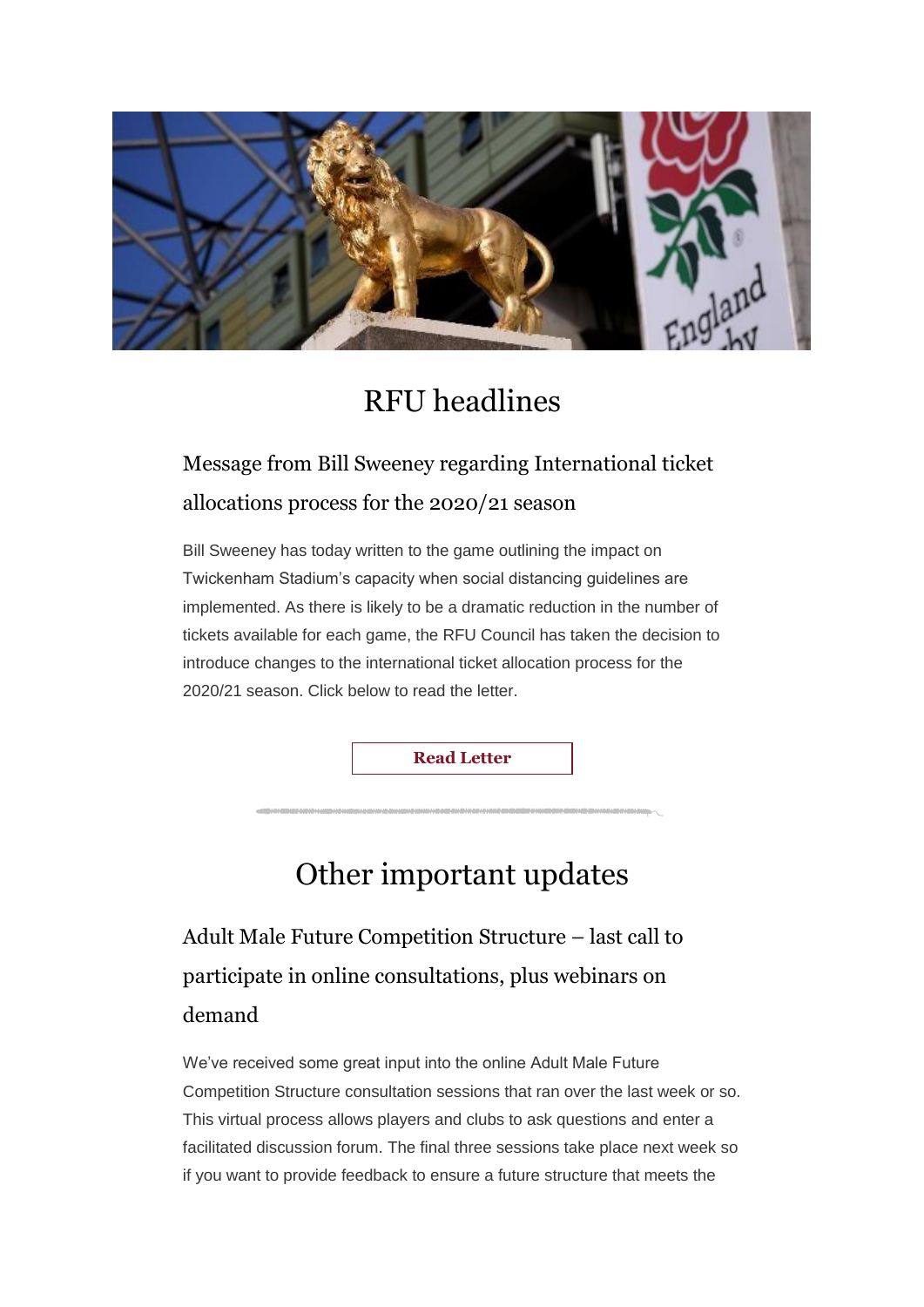game's needs, please register now for one of the following sessions:

- **•** Monday 15 June Level 7 & below (London/South East, Session 2 at 7pm)
- **•** Wednesday 17 June Level 7 & below (South West, Session 1 at 7pm)
- **•** Thursday 18 June Level 7 & below (South West, Session 2 at 3pm)

You can also access the previous virtual webinar sessions, on demand, up until Friday 26 June. Click below to find out more.

In addition to the above we plan to post the presentation slides and FAQs on the Englandrugby.com website at the end of the virtual consultation process. Any questions not addressed in any of the online documentation are welcomed and should be emailed to **[competitions](mailto:competitions-development@rfu.com)[development@RFU.comrfu](mailto:competitions-development@rfu.com)**.

**[Access Webinars](http://links.emails.rfumail.com/ctt?ms=OTY0ODUxNAS2&kn=15&r=MTY5NjUyMTU4MDAzS0&b=0&j=MTUzMTgzNjY0OAS2&mt=1&rt=0)**

## Return to Community Rugby - Coaching Guidance for small group training

We are currently at **[Stage B of the Return to Community Roadmap](http://links.emails.rfumail.com/ctt?ms=OTY0ODUxNAS2&kn=24&r=MTY5NjUyMTU4MDAzS0&b=0&j=MTUzMTgzNjY0OAS2&mt=1&rt=0)**.

We have therefore published a guide to help coaches prepare for a return to community rugby and there's also a webinar on demand available on this topic.

Coaches are encouraged to introduce rugby skills gradually and to focus on physical preparation in the form of activate movement challenges during the first few weeks of group training. Click below for our detailed guide and to access our webinar on demand.



Club guidance for off pitch activity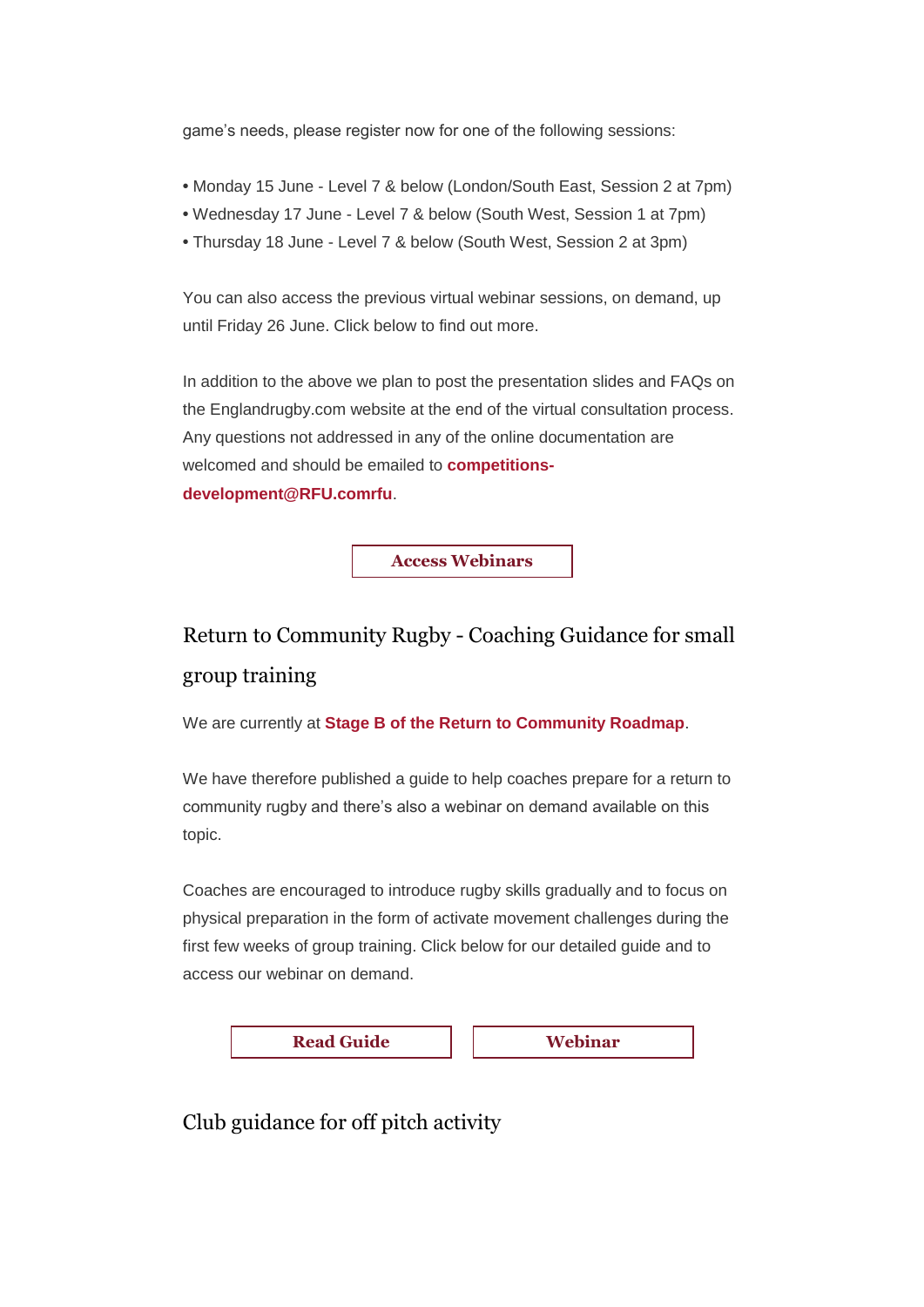Following publication of the Return to Community Rugby Roadmap, we are working on guidance for clubs regarding off field activities and facilities. We will provide an update on the progress of this work shortly.

### Webinars & Podcasts

## Rugby Groundsmen Connected: Your pitch maintenance programme - Thursday 18 June at 7pm

This Rugby Groundsmen Connected webinar will provide tips, advice and guidance on groundsmanship at your club. This will be the first of a series of Rugby Groundsmen Connected support sessions and it will focus on reviewing what you do now, the day to day tasks that clubs need to consider and talk through a typical renovation programme.

How we look after our pitches is vital to maximising and increasing pitch capacity, whether you have years of experience or have just taken over the upkeep of your club pitches this webinar is for you. Register Below.

**[Register](http://links.emails.rfumail.com/ctt?ms=OTY0ODUxNAS2&kn=10&r=MTY5NjUyMTU4MDAzS0&b=0&j=MTUzMTgzNjY0OAS2&mt=1&rt=0)**

### Catch up on previous webinars

For those who want to catch up on previous webinars, these are available on the England Rugby website. Please click on the links below:

**[Club Webinars](http://links.emails.rfumail.com/ctt?ms=OTY0ODUxNAS2&kn=1&r=MTY5NjUyMTU4MDAzS0&b=0&j=MTUzMTgzNjY0OAS2&mt=1&rt=0) [Referee Webinars](http://links.emails.rfumail.com/ctt?ms=OTY0ODUxNAS2&kn=27&r=MTY5NjUyMTU4MDAzS0&b=0&j=MTUzMTgzNjY0OAS2&mt=1&rt=0) [Coach Webinars](http://links.emails.rfumail.com/ctt?ms=OTY0ODUxNAS2&kn=23&r=MTY5NjUyMTU4MDAzS0&b=0&j=MTUzMTgzNjY0OAS2&mt=1&rt=0)**

# Rugby community doing great things

This week we have highlighted the great work that Bancroft RFC have been undertaking to bring social change - **[read here](http://links.emails.rfumail.com/ctt?ms=OTY0ODUxNAS2&kn=11&r=MTY5NjUyMTU4MDAzS0&b=0&j=MTUzMTgzNjY0OAS2&mt=1&rt=0)**.

We're also hearing more stories from clubs who are helping themselves and